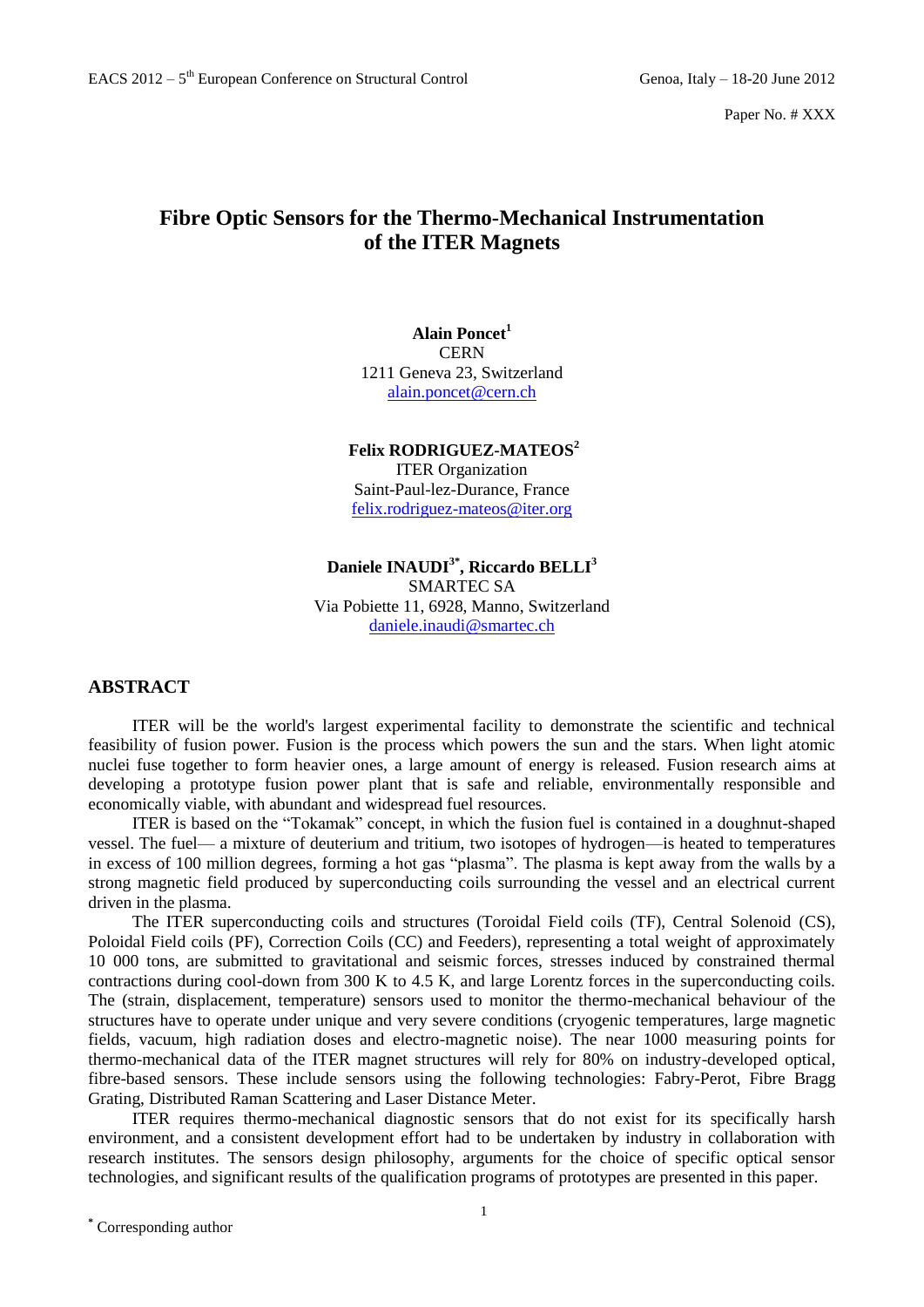**Keywords:** *Fibre Optic Sensors, ITER, superconducting magnets, monitoring, cryogenic sensors.*

### **1 INTRODUCTION**

The growing demand of energy from new sources has led the ITER consortium to develop new apparatus to demonstrate the scientific and technical feasibility of fusion power.

The ITER Tokamak, Figure 1, is composed of superconducting magnets cooled with supercritical helium at a temperature of 4.5 K. The superconducting magnets typically operate with electrical currents of up to 68 kA and can produce time-controlled, varying magnetic fields with peaks at 5 T in volumes of several hundred cubic meters. The huge ElectroMagnetic, (EM) forces that are applied to the Tokamak structure will lead to displacement and high stresses. Besides the EM forces the Tokamak structure will have to withstand the thermal-contraction displacement and stresses; potentially the structure should also withstand seismic events. Moreover the ITER Tokamak is designed to operate in cycling mode over a lifespan of 20 years, over which the effects of the fatigue and damage have to be monitored. A network of approximately 1000 monitoring locations for temperature, between 5 and 300 K, very small displacement,  $< 0.1$  mm, large displacements in the order of several tens of millimetres, and strain, up to 10000 micro-strain, will be developed and installed with the aim to survey and monitor the behaviour of the structures over its whole lifetime in order to reveal potential fatigue effects under cycling loading. Measurement will be carried out in quasi-static regime, with little or no constraint on the acquisition time. The second aim of the monitoring network is to verify the Tokamak design under the various loads. The functional specification for the thermo-mechanical instrumentation to be installed on the TF, CS, CC and PF coil mechanical structures is given in [1, 2].

Within this necessity to design a monitoring network, Fibre Optic sensors, based both on Fabry Perot interferometry, FP, and on Fibre Bragg Grating technology, FBG, have been designed to meet and fulfil the project requirements in terms of sensitivity and measurement accuracy.



Figure 1. Overview of the ITER superconducting magnet system (feeder lines are not shown)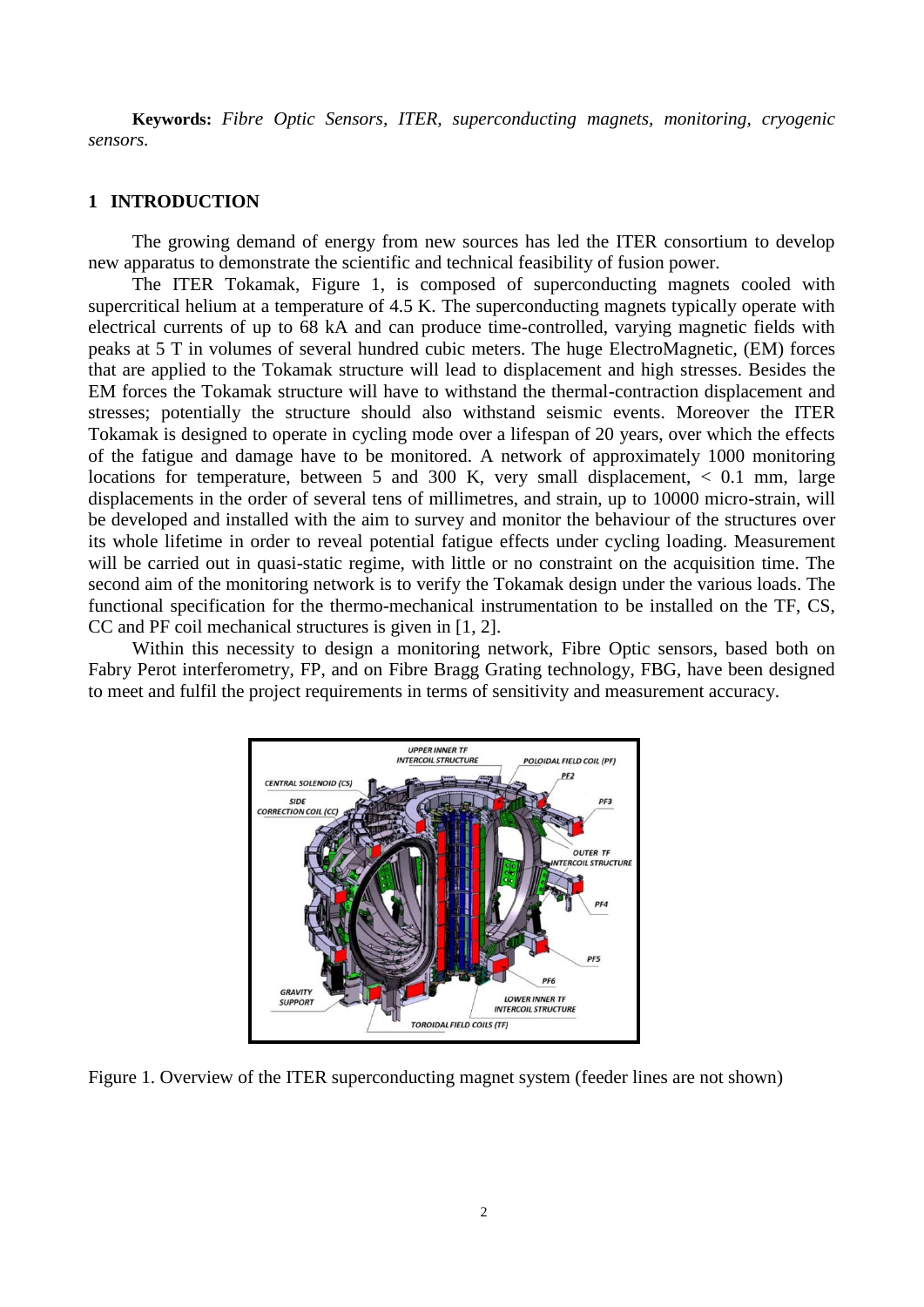### **2 INSTRUMENTATION STRATEGY**

The Fibre Optic sensors will be installed on the Tokamak's magnet structure at the locations where simulations and analyses predict the highest physical values. The structural parameters, temperature, strain and displacement will be acquired and checked at regular intervals; no interlocking of the Tokamak systems based on Fibre Optic sensor signals is foreseen. Although redundancy is not a compulsory requirement, since the magnets are not Safety Important Components (SIC), the final physical layout and technologies retained for instrumentation were chosen with the aim to keep a certain level of partial redundancy in case of sensor failure. The locations of Fibre Optic sensors respect the periodic repeatability or symmetry of the magnets: in case the sensor of a magnet structure fails, the generic information will still be retrievable from an identical sensor at a symmetric location. Fibre Optic sensors represent 80% of all measuring points, for a total number of approximately 800 sensors. The main reason their choice is the fact they rely on optical technologies, which have the advantage of being totally immune to electromagnetic interference.

In the next paragraphs the Fibre Optic sensors in use are presented together with some test results obtained during their development phase.

## **3 ENVIRONMENTAL CONDITIONS**

The sensors and wires of the mechanical instrumentation of the ITER magnets will be welded or glued on the stainless steel structures; their mechanical fixation has to be fully compatible with the main cryostat vacuum,  $10^{-6}$  mbar. During normal operation, the selected instrumentation will be constantly kept at cryogenic temperature, 4.5 K, but will have to be resistant and active during thermal transient between 300 K and 4.5 K; the predicted number of thermal cycles, during ITER's lifetime, is foreseen to be 100. Sensors and wires will have to be insensitive to constant and varying magnetic fields of 5 T and 10 T/s, respectively, and able to withstand high instantaneous gamma and neutron fluxes, with an expected maximum of  $10^{22}$  s<sup>-1</sup>m<sup>-2</sup>. Besides these constraints the monitoring instrumentation will have to remain operational at an integrated dose of up to 10 MGy over ITER the 20 years lifetime. Although not quantified yet, the environmental EM noise around the instrumentation is expected to be very high; this aspect is not very relevant for the Fibre Optic sensors that present the advantage of being intrinsically immune at EMI.

## **4 SENSORS AND TECHNOLOGIES**

To design a monitoring network capable of fulfilling the above mentioned technical requirements and at the same time to withstand the demanding environmental conditions, dedicated Fibre Optic sensors were developed. In particular two technologies appeared to be particularly suitable to achieve these monitoring goals:

- Fabry Perot Interferometry;
- Fibre Bragg Grating Technology.

A short presentation of the two technologies is given below [3].

## **4.1 Fabry –Perot Interferometry - FP**

Extrinsic Fabry–Perot interferometers, EFPIs, consist of a capillary silica tube containing two cleaved optical fibres facing each other (Figure 2), leaving an air gap of a few micrometres or tens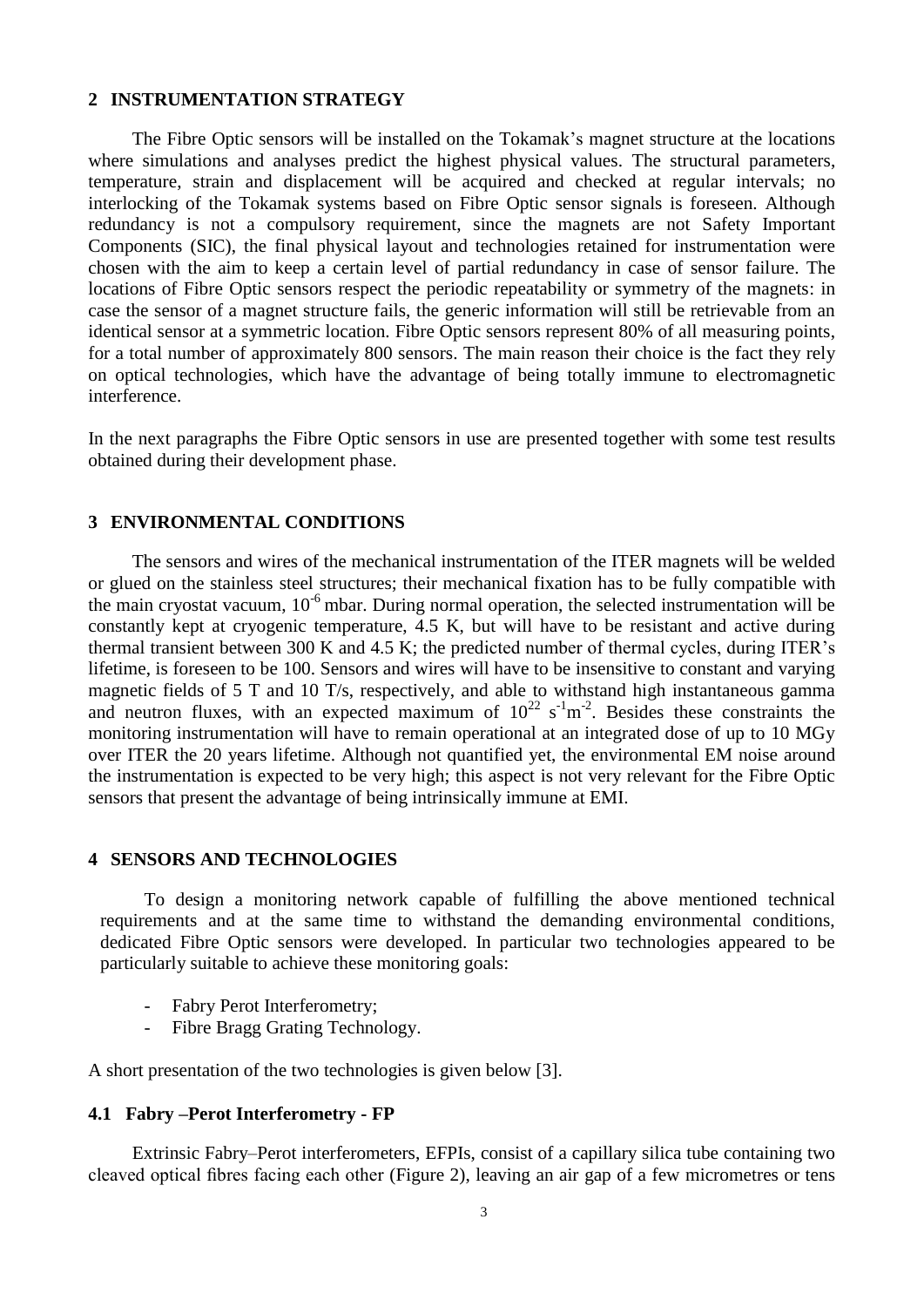of micrometres between them. When light is launched into one of the fibres, a back-reflected interference signal is obtained. This is due to the reflection of the incoming light on the glass-to-air and on air-to-glass interfaces. This interference can be demodulated using coherent or lowcoherence techniques to reconstruct the changes in the fibre spacing. Since the two fibres are attached to the capillary tube near its two extremities, with a typical spacing of 10 mm, the gap change will correspond to the average strain variation between the two attachment points.



Figure 2: Functional principle of Faby-Perot sensors.

## **4.2 Fibre Bragg Grating Technology - FBG**

Bragg gratings are periodic alterations in the index of refraction of the fibre core that can be produced by adequately exposing the fibre to intense UV light. The gratings produced typically have lengths of the order of 10 mm. If a tuneable light source is injected into the fibre containing the grating, then the wavelength corresponding to the grating pitch will be reflected while all other wavelengths will pass through the grating undisturbed, as depicted in Figure 3.



Figure 3. Functional principle of Fibre Bragg Grating sensors.

Since the grating period is strain and temperature dependent, it is possible to measure these two parameters by analysing the intensity of the reflected light as a function of the wavelength. This is typically done using a tuneable laser containing a wavelength filter, such as a Fabry–Perot cavity, or a spectrometer. Resolutions of the order of 1  $\mu \varepsilon$  and 0.1 °C can be achieved with the best demodulators. If strain and temperature variations are expected simultaneously, then it is necessary to use a free reference grating that measures the temperature alone and use its reading to correct the strain values. The main interest in using Bragg gratings resides in their multiplexing potential. Many gratings can be written in the same fibre at different locations and tuned to reflect at different wavelengths. This allows the measurement of strain at different places along a fibre using a single cable. Typically, 4–16 gratings can be measured on a single fibre line. It has to be noted that, since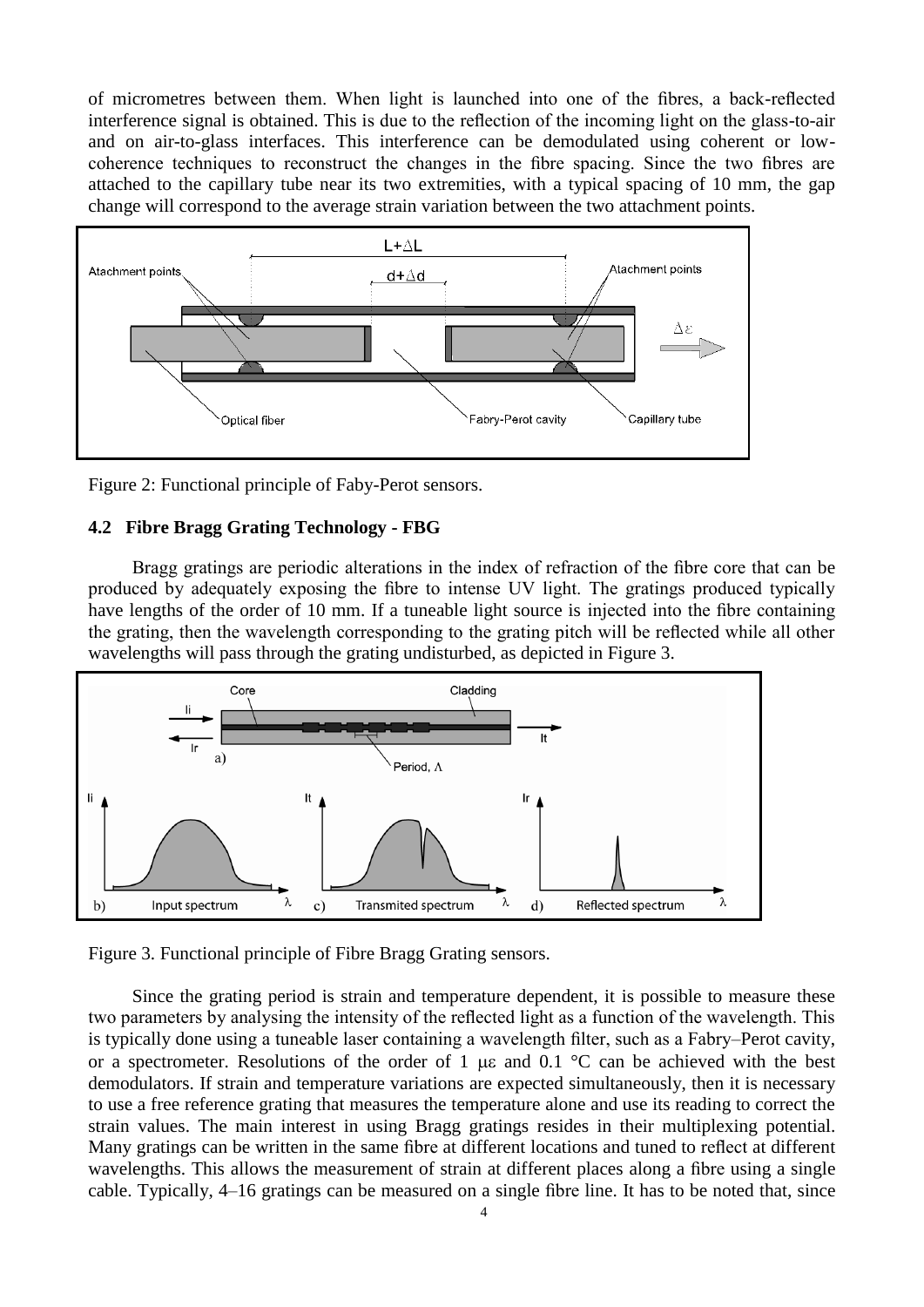the gratings have to share the spectrum of the source used to illuminate them, there is a trade-off between the number of gratings and the dynamic range of the measurements.

## **5 SENSORS AND RESULTS**

The main target in developing Fibre Optic sensors based on FP and FBG technology was to meet the technical specifications requested within the ITER projects; the required sensors performances are summarized in Table 1.

| <b>Fibre Optic Sensors specification</b> |                                                         |  |  |
|------------------------------------------|---------------------------------------------------------|--|--|
| <b>Strain sensor</b>                     |                                                         |  |  |
| parameter                                | target performance                                      |  |  |
| strain range [microstrain]               | 0 to $+10'000$ or $-10'000$ to 0                        |  |  |
|                                          | plus -3'000 for thermal contraction between 300 and 4 K |  |  |
| resolution                               |                                                         |  |  |
| accuracy and stability                   | 5%                                                      |  |  |
| operating temperature [K]                | $4 - 300$                                               |  |  |
| <b>Small displacement sensor</b>         |                                                         |  |  |
| parameter                                | target performance                                      |  |  |
| displacement range [mm]                  | $0 - 3$                                                 |  |  |
| resolution                               |                                                         |  |  |
| accuracy and stability                   | 10%, 0.1 mm                                             |  |  |
| operating temperature [K]                | $4 - 300$                                               |  |  |
| Large displacement sensor                |                                                         |  |  |
| parameter                                | target performance                                      |  |  |
| displacement range [mm]                  | $0 - 80$                                                |  |  |
| resolution                               |                                                         |  |  |
| accuracy and stability                   | $0.5$ mm                                                |  |  |
| operating temperature [K]                | $4 - 300$                                               |  |  |
|                                          | <b>Temperature sensor</b>                               |  |  |
| parameter                                | FBG target performance                                  |  |  |
| temperature range [K]                    | $4 - 300$                                               |  |  |
| resolution                               |                                                         |  |  |
| accuracy and stability                   | 5%                                                      |  |  |
|                                          | 15K @ 300K                                              |  |  |
|                                          | $0.2K \& 4K$                                            |  |  |

| Table 1. FO sensors requested performances |  |  |
|--------------------------------------------|--|--|
|--------------------------------------------|--|--|

### **5.1 Strain sensors**

Nearly the 80% of the total sensors that will be installed on the ITER's magnet, approximately 800 sensors, will be based on Fibre Optic technologies. To meet the ITER requirements, Table 1, a set of FP and FBG sensor was developed, Figure 4, and tested at different environmental conditions.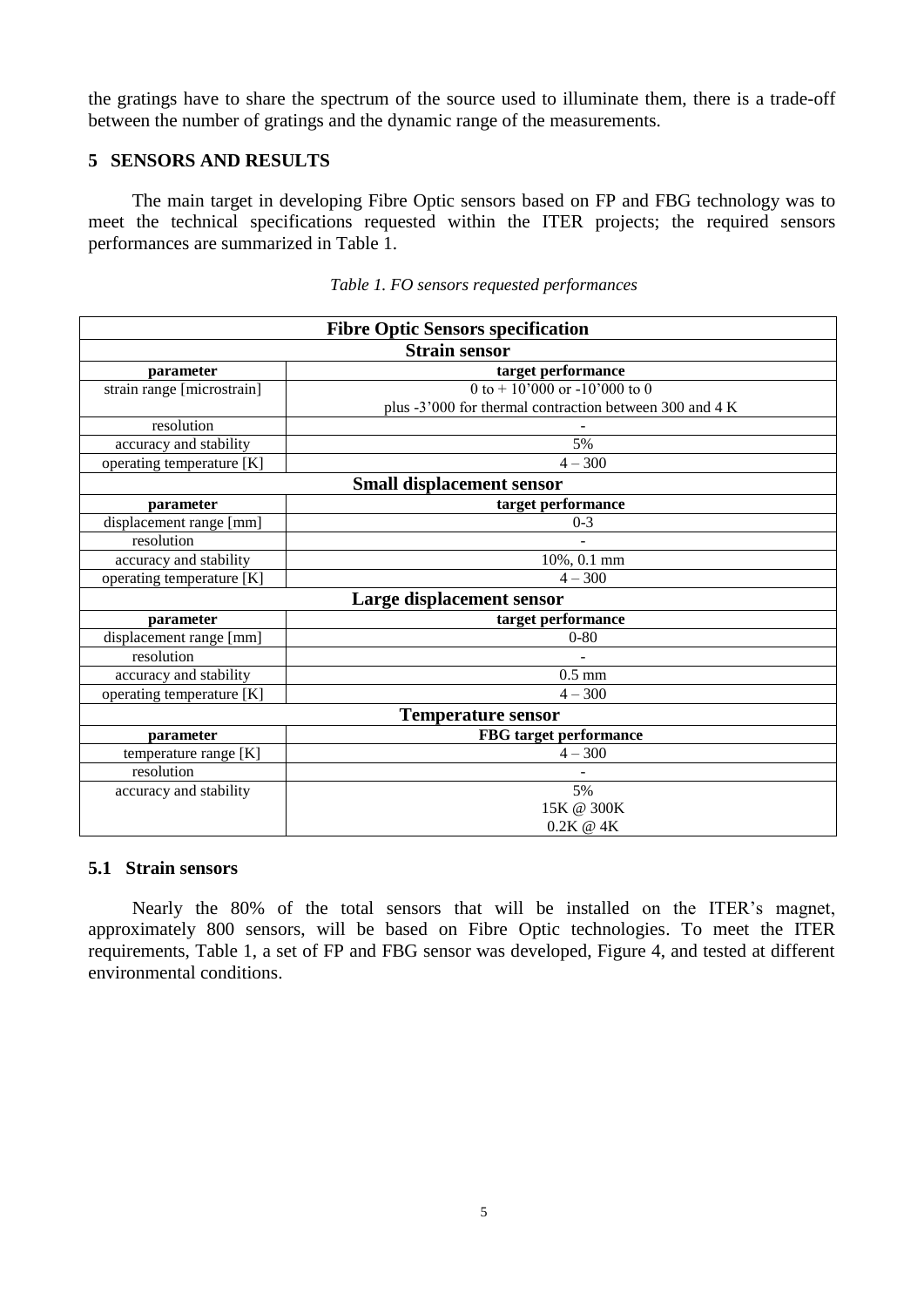

Figure 4. Fibre Optic strain sensors, FP left, FBG right.

After complete characterisation and qualification of the prototype sensors at room temperature (300 K), a second phase included the testing at liquid nitrogen temperature. In order to carry out a proper qualification, a dedicated testing facility was developed; the testing setup is composed of a cantilever beam where the sensors are mounted, installed in a cryostat cooled with liquid nitrogen.

Strain steps were applied with displacements controlled by a computer-controlled displacement table connected to the free end of the testing bar.



Figure 5. Fibre Optical strain sensors, FP left, FBG right, during testing.

In order to evaluate the strain resolution, strain steps were applied to the sensors spot-welded on the testing bar, using controlled displacements of the free end of the testing cantilever bar. The testing range is  $\pm 1000$  micro strain. The applied strain is controlled with an external independent strain gage bonded to the bar that measures the relative strain steps. Temperature is controlled with a calibrated temperature probe. Five measurements at each strain step are considered for average and standard deviation calculations. Calibration of the strain sensors is done at room temperature. The results are presented in Figure 6.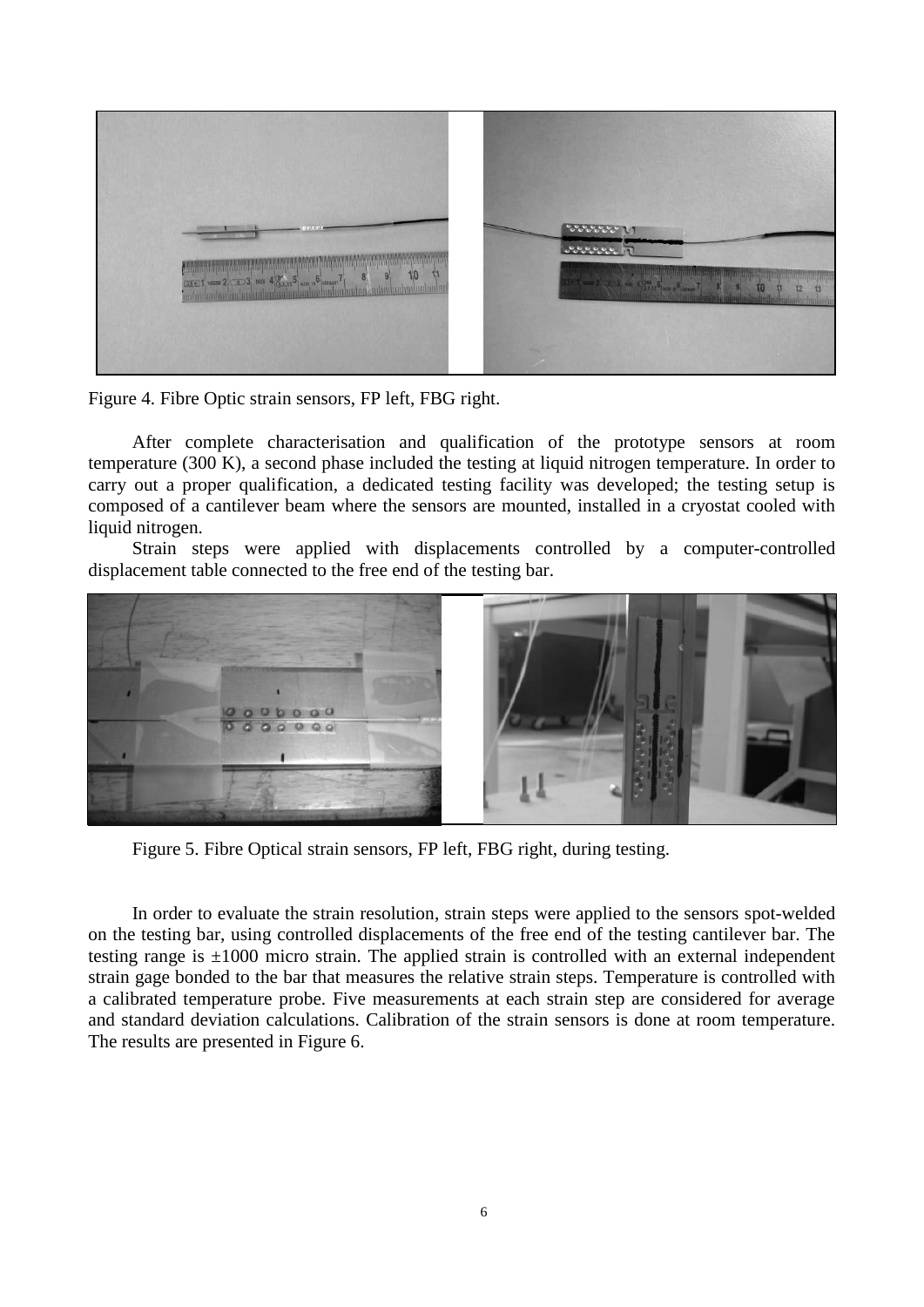

Figure 6. Strain resolution test results at nitrogen temperature.

The tested Fibre Optic strain sensors, both Fabry-Perot Interferometer and Fibre Bragg Grating, presented a strain resolution that made these sensors suitable for use in the ITER monitoring system development:

- Fabry Perot Interferometers: resolution around 6 microstrain.
- Fibre Bragg Grating: resolutions around 2 microstrain at Room temperature increasing to 23 microstrain at low temperatures. The increase on the resolution value at low temperatures is due to the deformation of the spectral response of the FBG sensor at these temperatures. The gluing process, thought to be the origin of the effect, was intensively studied, improved and tested afterwards with good results. The resolution at liquid nitrogen is now expected to be similar to the value obtained at room temperature.

During the testing campaign the measurement accuracy was tested as well. The results are presented in Figure 7.



Figure 7. Strain accuracy test results at nitrogen temperature.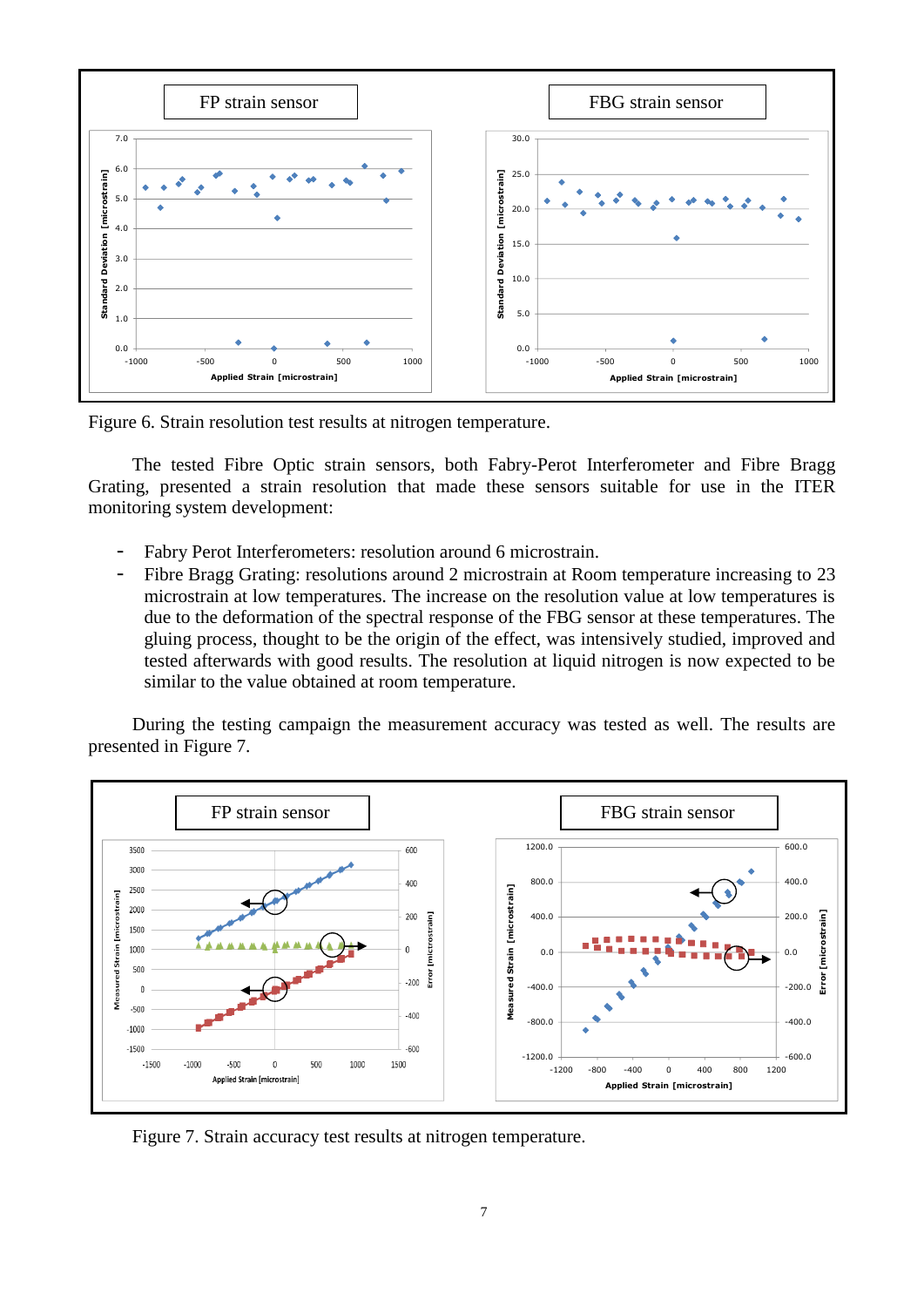The tested Fibre Optic strain sensors, both Fabry-Perot Interferometer and Fibre Bragg Grating, presented a strain accuracy that overcomes the accuracy specified by ITER, in detail:

- Fabry Perot Interferometers: accuracy of the sensor at cryogenic temperature, after the thermal compensation, is below 30 microstrain.
- Fibre Bragg Grating: accuracy of the sensor at cryogenic temperature is 77 microstrain.

The two sensors thermal behaviour is different:

- Fabry Perot Interferometer: this sensor does not compensate for the effect of temperature shift on the sensor response as well as for the thermally induced strain on the support material.
- Fibre Bragg Grating strain sensor: this sensor is auto compensated for temperature effect on the sensors response and on the thermally induced strain on the support material.

It is to be highlighted that the accuracy was limited by hysteresis, probably due to the bending of the cantilever in the plastic range. This limitation is due to the construction of the testing setup. The accuracy evaluation with longitudinal strain applied without bending would yield better results for both sensors.



Figure 8. Fibre Optic displacement sensors, FP small displacement top left, FBG small displacement top right, FP large displacement bottom left, FBG large displacement bottom right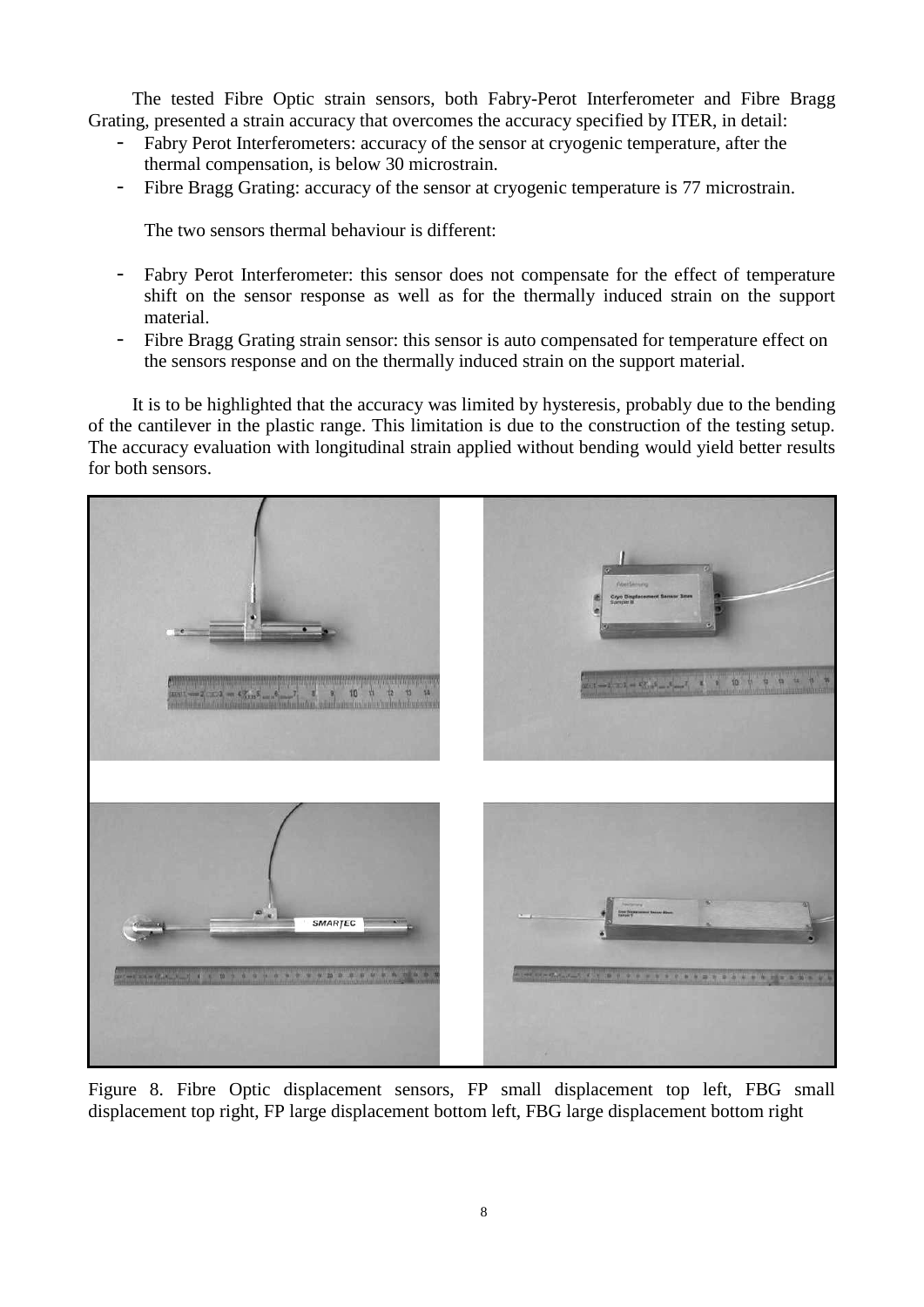### **5.2 Displacement sensors**

Small displacement sensors will have the main aim to monitor the small relative shears and shear gaps between the mating surfaces of the intercoil structures. Besides these small displacements, the ITER structures will have to withstand also large displacements, up to 80 mm during the thermal transient, and up to 50 mm under the action of Lorentz forces.

Nearly 80% of the total displacement sensors that will be installed on the ITER's magnet, approximately 500 sensors, will be based on Fibre Optic technologies. To meet the ITER requirements (Table 1) a set of FP and FBG sensors was developed (Figure 8) and tested at different environmental conditions.

After complete characterisation and qualification of the prototype displacement sensors at room temperature (300 K), a second phase included the testing at liquid nitrogen temperature.. In order to carry out a proper qualification a dedicated testing facility was developed. The cryostat consisted of a vessel where a movement actuating device was located and where the liquid nitrogen was poured. The movement actuator is fixed to the vessel. Outside the vessel, and on the bottom, thermal isolation was applied preventing fast heating of the setup and for user safety.

The sensors, installed on a suitable support that inhibits any movement, are cooled down to the testing temperature. When the temperature is stable, 10 measurements are taken. The calculated standard deviation of the measurement must be below the specified resolution. Displacement steps were applied by adding stainless steel calibrated shims between the sensor displacement bar and a fixed support (Figure 9).



Figure 9. Fibre Optic sensors during the testing campaign.

The tested Fibre Optic displacement sensors, both Fabry-Perot Interferometer and Fibre Bragg Grating, presented a displacement resolution that made these sensors suitable to be used in the ITER monitoring system development:

- small-range FOD, FP, 0-10 mm: within the target resolution of 0.002 mm.
- long-range FOD, FP, 0-40 mm: at room temperature the tested samples present values within the target resolution of 0.002 mm; at cryogenic temperature the tested sensors present values that typically match or slightly exceed the target resolution of 0.002 mm;
- small-range FOD, FBG,  $-3$  mm to  $+3$  mm; : at room temperature the tested samples present values within the target resolution of 0.001 mm; at cryogenic temperature the tested sensors present values that typically match or slightly exceed the target resolution of 0.001 mm. Moreover within an interval of 3 mm, as per ITER requirement, the tested sensor presents a resolution that is within the target of 0.001 mm;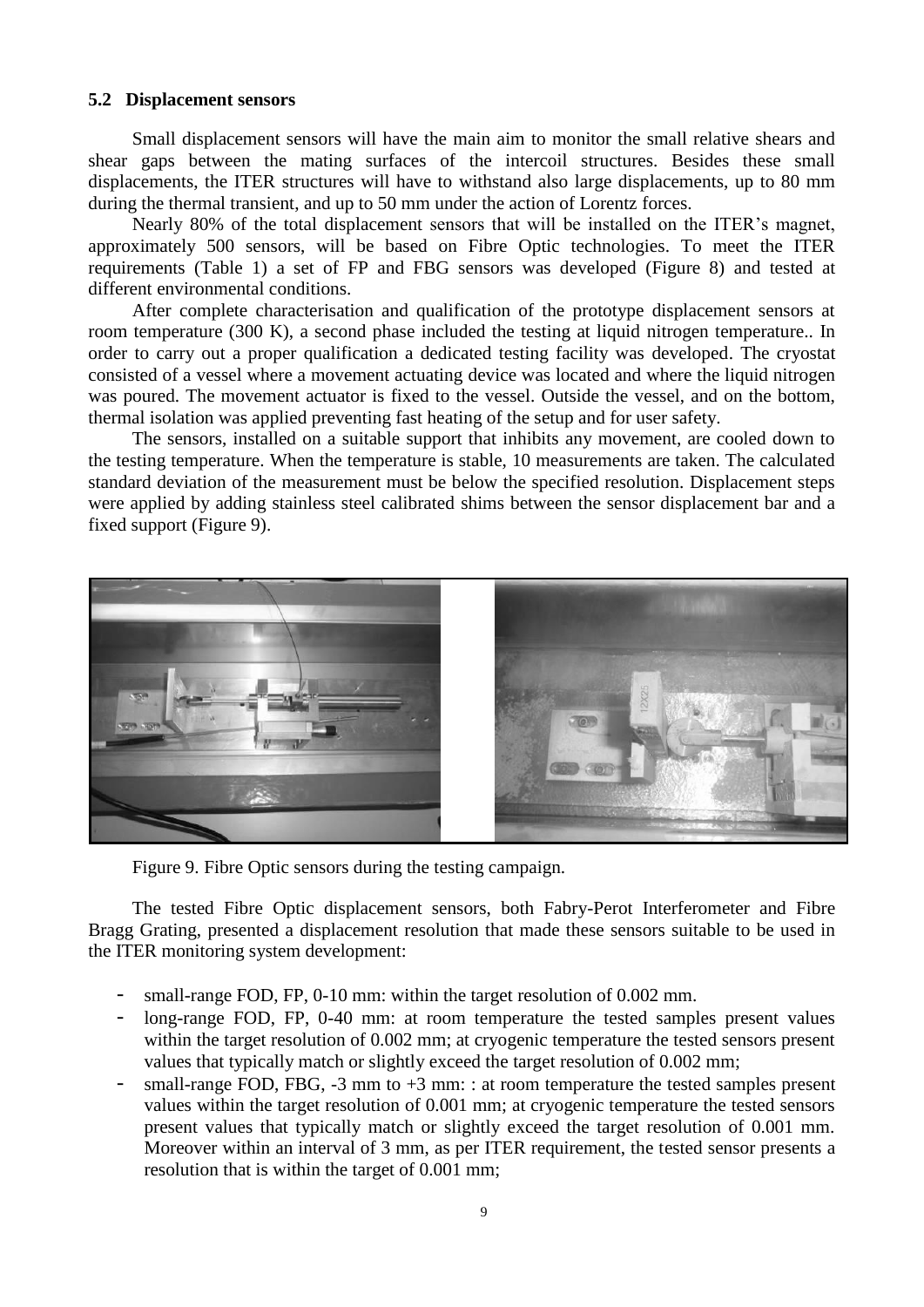long-range FOD, FBG, 0-80 mm: The tested samples provide a typical resolution of 0.02mm, higher than the target resolution.

During the testing campaign the measurement accuracy was tested as well. The collected results are presented in Figure 10.



Figure 10. Displacement accuracy test results at nitrogen temperature. Sensor response and error compared to the true value are depicted for each type of sensor

The tested Fibre Optic displacement sensors, both Fabry-Perot Interferometer and Fibre Bragg Grating, presented a displacement accuracy that matches the accuracy specified by ITER:

- small-range FOD, FP, 0-10 mm: within an interval of 3 mm, as per ITER requirement, the tested sensor presents an accuracy that is within the specified 0.1 mm;
- long-range FOD, FP, 0-40 mm; this sensor was tested in a displacement range between 0 and 40 mm. The specified 0-80 mm displacement sensor uses the same design, with the addition of a pulley (cabestan) to double the stroke. This addition does not affect the results. Within the tested range the sensor presents an accuracy that is within the specified 0.5 mm;
- small-range FOD, FBG,  $-3$  mm to  $+3$  mm: within an interval of 3 mm, as per ITER requirement, the tested sensor present an accuracy that is within the specified 0.1 mm;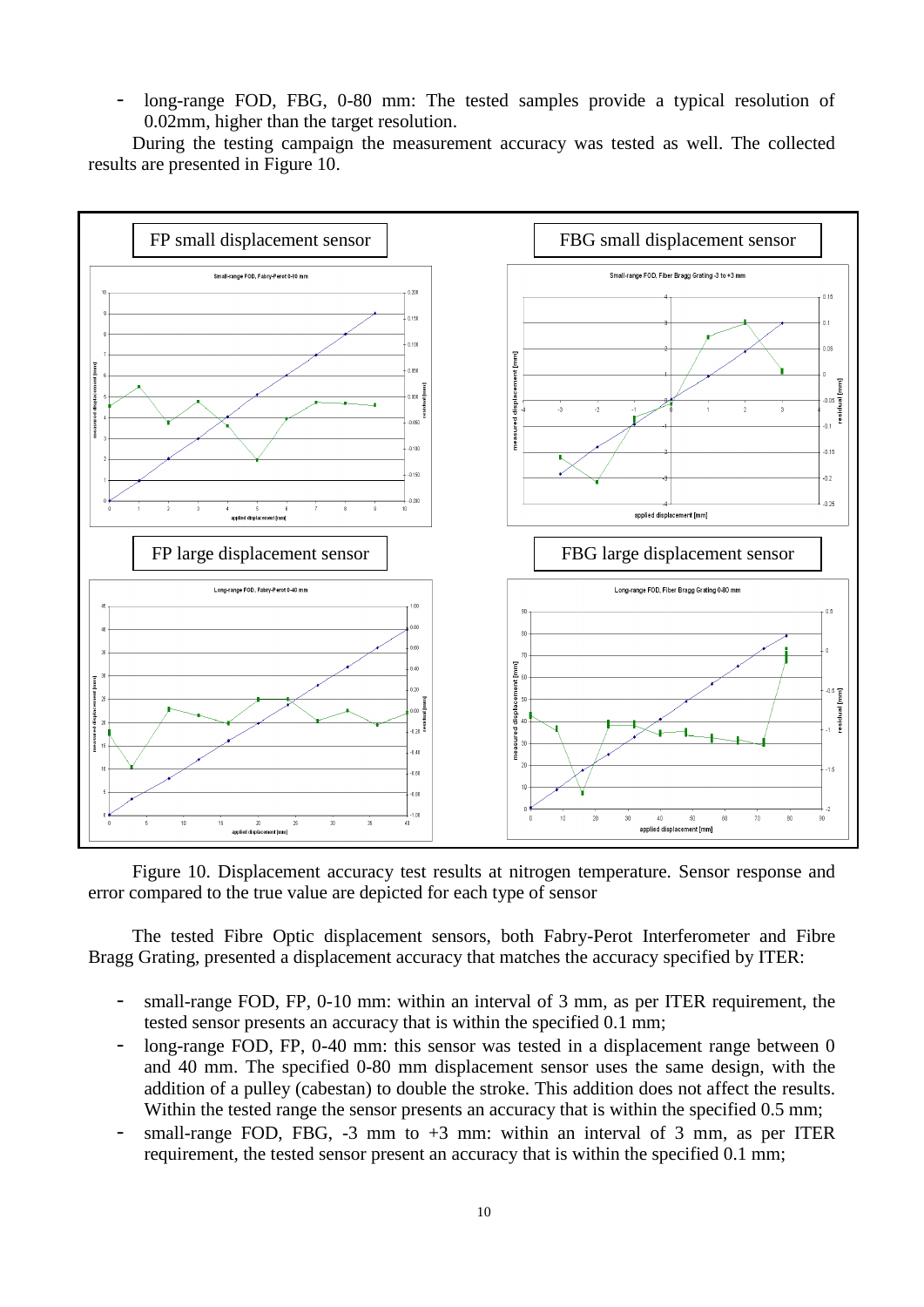long-range FOD, FBG, 0-80 mm: except for 2 steps, corresponding to 2 different applied displacements during the test, the slope of the calculated regression line is constant and matches the ITER specifications. Additionally an offset was observed; this induced offset let the sensor out of the required target for absolute accuracy. This offset can be explained either by a mechanical asymmetry that led to a slightly different behaviour of the two FBGs, or a different thermalization of the 2 FBG within the sensor, that have differently reacted to the cooling down of the whole sensor.

### **5.3 Temperature sensors**

The temperature monitoring of the magnet structures needs to cover the range from 300 K down to 4.5 K. The required absolute precision on the measurement should be of the order of 5% of the measured value. Temperature sensors based on Fibre Optic technologies are of great potential interest in this application because they are immune to EMI.

This led to the development of a set of FP and FBG sensors to meet the ITER requirements (Figure 11).



Figure 11. Fibre Optic temperature sensors, FP left, FBG right.

Different prototypes were implemented and different material substrates were tested, with results which do not currently match all ITER specifications, in particular for temperatures below 20 K. It is possible that a refined design, improved calibration and temperature pre-cycling procedures would significantly improve the sensor performance. It is however difficult to foresee that the required accuracy of 0.2K at 4K can be reached.

It is nevertheless likely that the ITER specification can be met if a cross calibration with a classical electrical sensor at 4 K can be made in operation. This would be useful if the electrical sensors are affected by noise or drift due to the presence of strong EM disturbance that do not affect optical fibre sensors. In this case a combined use of electrical and optical sensors would be meaningful.

### **5.4 Radiation-resistant Optical Fibres and Gratings**

As exposed, in the final monitoring design a number of approximately 800 sensors, between strain, displacement and temperature, based on Fibre Optic technologies will equip the ITER magnets structures. The Optical Fibre necessary to develop this monitoring network can be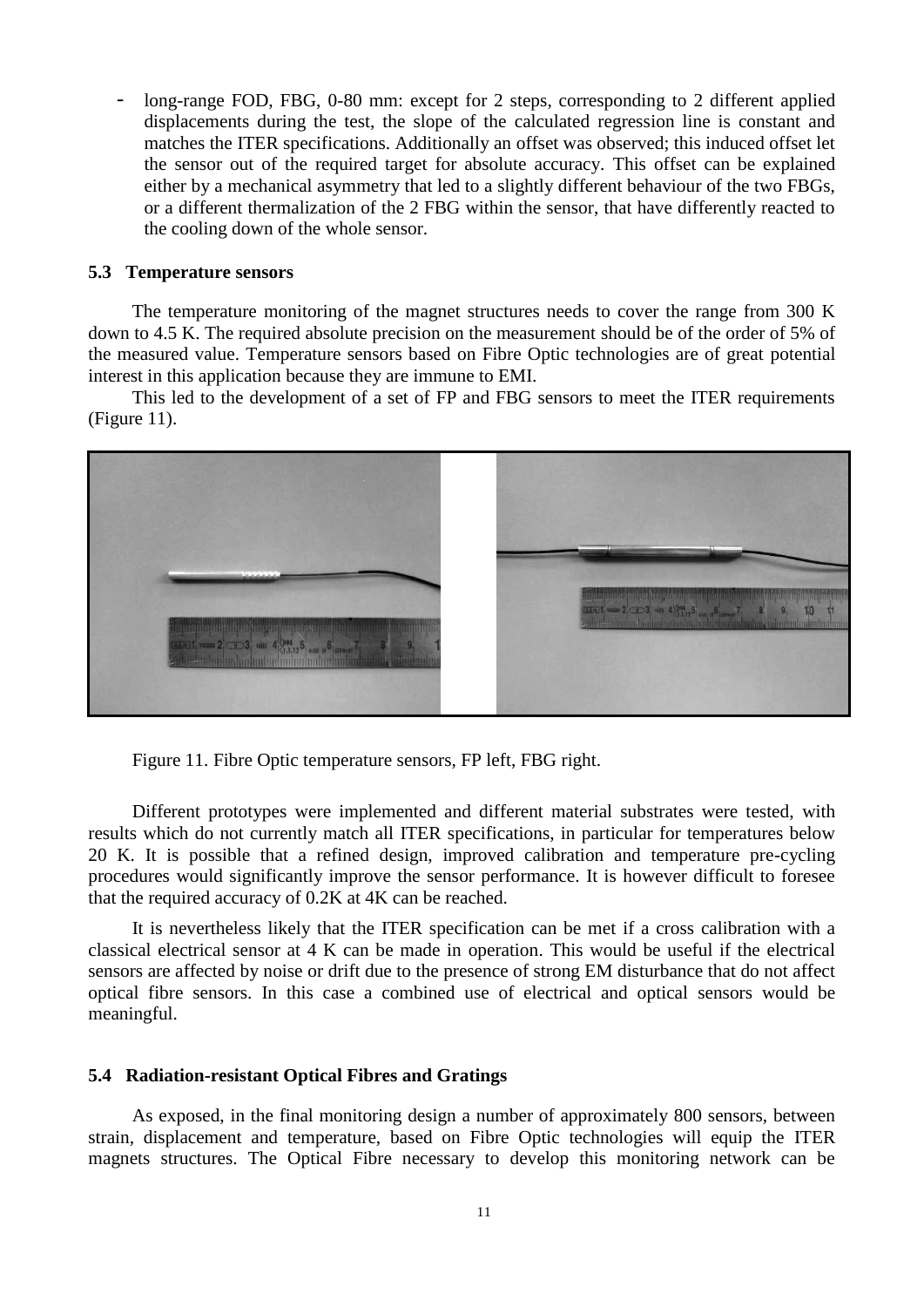estimated to be approximately 25 km. In order to provide an effective and durable system both sensor and fibre optics shall be developed relying on radiation-resistant optical fibres and gratings.

Nowadays Multi Mode (MM) and Single Mode (SM) fibres exist on the market. Recent measurements conducted on commercial MMF and SMF, carried out for CERN and ITER, have shown that these fibres are suitable for the demanding environmental conditions of the ITER project. In Figure 12 the test results of the Radiation-Induced Absorption, RIA, as a function of the irradiation dose for three categories of fibres are presented. It has been verified that a dose level of up to 5 MGy does not change the RIA trend for fluorine-doped samples [4]. Concerning radiationhard gratings, hydrogen or fluorine doped fibres show low FBG frequency shifts with the radiation dose. In addition, for temperature and radiation compensation, it was decided to use a FBG sensor, connected in series with the strain or displacement sensors, in order to reduce any residual influence of radiation induced frequency shifts.



Figure 12. Induced losses in commercial radiation-hard fibres according to the radiation dose (Co-60). Fluorine-doped fibres (curves 6 and 7) show almost no change in optical transmission.

### **5.5 Data Acquisition**

One central measurement unit per sensor typology will be installed and will be used to monitor the instrumentation signals. The central measuring unit will be interfaced via Profinet to standardized Programmable Logic Controllers, PLCs, themselves connected to a Plant System Host, PSH, computer via the Control and Data Acquisition networks of ITER, CODAC.

## **6 CONCLUSIONS**

The sensors design philosophy, arguments for the choice of specific optical sensor technologies, and significant results of the qualification programs of prototypes have been presented in this paper.

The presented results, collected during the design and testing phases, show the suitability of these sensors in the implementation of a monitoring network for the demanding ITER environment.

The next phases, in the sensors development schedule, include full testing at 4.5 K both for strain, small displacement and temperature sensors. Part of these tests has already been carried out